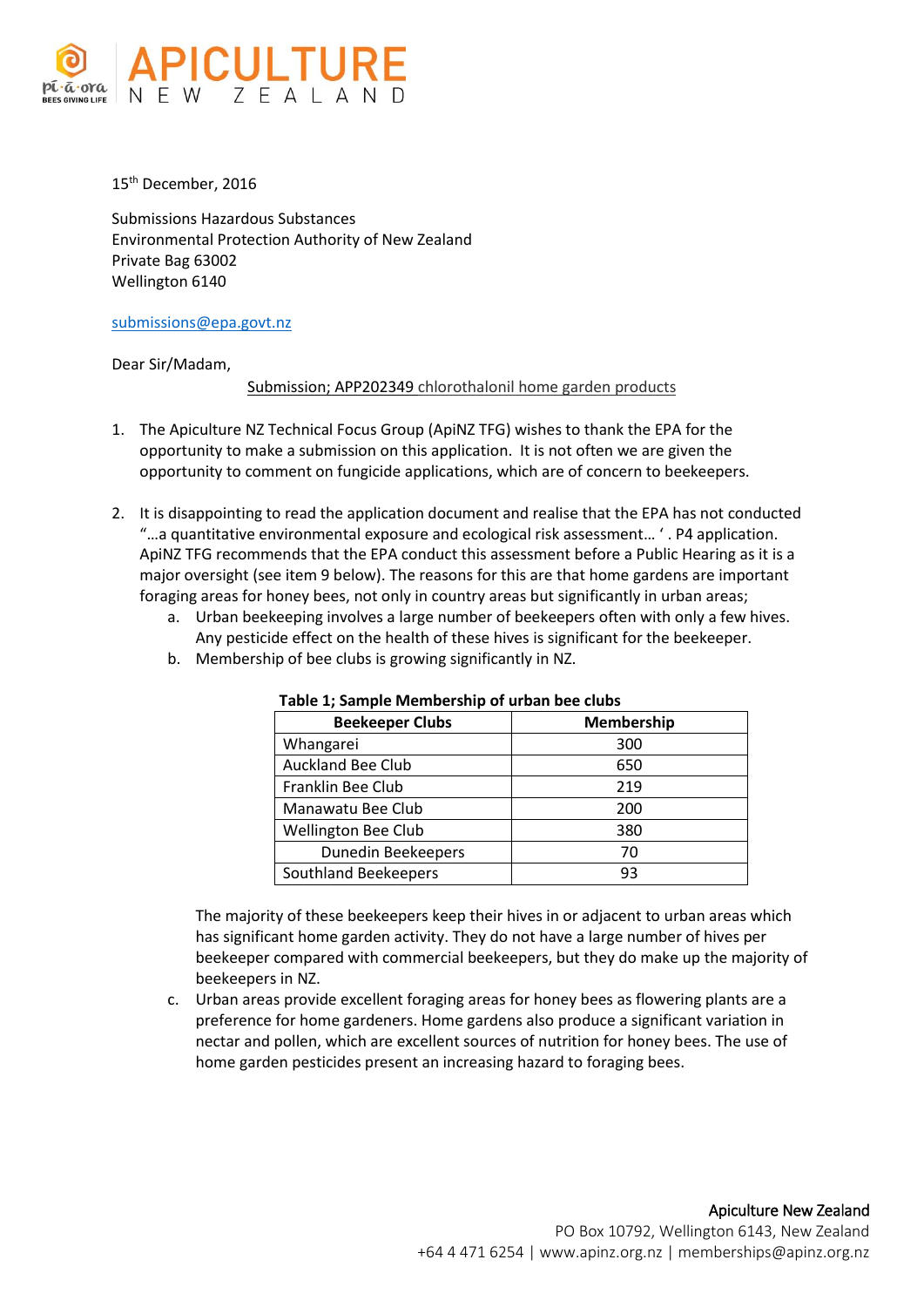

3. ApiNZ TFG accepts the Human Health reasons given by the EPA for this reassessment. This is an important risk to all who come in contact through the use of chlorothalonil. This ApiNZ TFG submission points out that Ministry of Primary Industries Food Safety has not included any honey bee food products for chlorothalonil in their Food Notice; Maximum Residue Levels for Agricultural Compounds - October 2016<sup>1</sup>.

This submission will present evidence that chlorothalonil does enter the hive and has been detected in honey bee products, particularly in pollen.

4. Fungicides have been treated lightly in previous environmental ecotoxicity assessments. And as a result all these home garden products have next to no warnings for harm to honey bees and other beneficial pollinators. Table 1; All data was sourced from labels on the MPI website<sup>2</sup> – 'ACVM register - veterinary medicines, agricultural chemicals and vertebrate toxic agents'.

| <b>EPA Approval #</b> | <b>Trade Name &amp;</b><br><b>ACVM</b><br><b>Registration #</b><br>Date of first registration. | Label warning to protect pollinators                                                                                                                                                                   |
|-----------------------|------------------------------------------------------------------------------------------------|--------------------------------------------------------------------------------------------------------------------------------------------------------------------------------------------------------|
| HSR000480             | <b>Yates BRAVO</b><br>P2945<br>14/4/1980                                                       | There is no warning statement.<br>Recommends spraying during flowering of stone<br>fruit and ornamentals                                                                                               |
| HSR000147             | Yates Greenguard<br>P4469<br>1/09/1992                                                         | There is no warning statement.<br>Recommends spraying at flowering for ornamentals<br>and fruit trees (brown rot).                                                                                     |
| HSR000586             | <b>Yates Guardall</b><br>P4666<br>12/8/1994                                                    | There is no warning statement.<br>Contains the synthetic pyrethroid acaricide tau-<br>fluvalinate which has known toxicity to bees.<br>Recommends for Stone fruit "Brown rot (apply at<br>flowering)". |
| HSR000618             | <b>Zelam Taratek 5F</b><br>04/01/1990                                                          | There is no warning statement.<br>Beans. "Apply at first flower and again at full<br>flower"                                                                                                           |
| HSR000872             | Tui Disease<br>Eliminator (RTU)<br>20/03/2014                                                  | There is no warning statement. Recommends<br>spraying at flowering for stone fruit (brown rot).                                                                                                        |

## **Table 2: Label warnings**

Note; there are other trade name products marketed that use the same EPA Approvals.

5. Of concern to ApiNZ TFG is that since these products were first registered as fungicides (BRAVO was first registered in 1980) in New Zealand no new information about chlorothalonil has become available from the proprietors of these products. They have failed to notify the EPA of this information. This includes the information on toxicity to human health and ecotoxicity to honey bees.

**.** 

<sup>1</sup> <http://www.foodsafety.govt.nz/elibrary/industry/register-list-mrl-agricultural-compounds.htm>

<sup>2</sup> <https://eatsafe.nzfsa.govt.nz/web/public/acvm-register>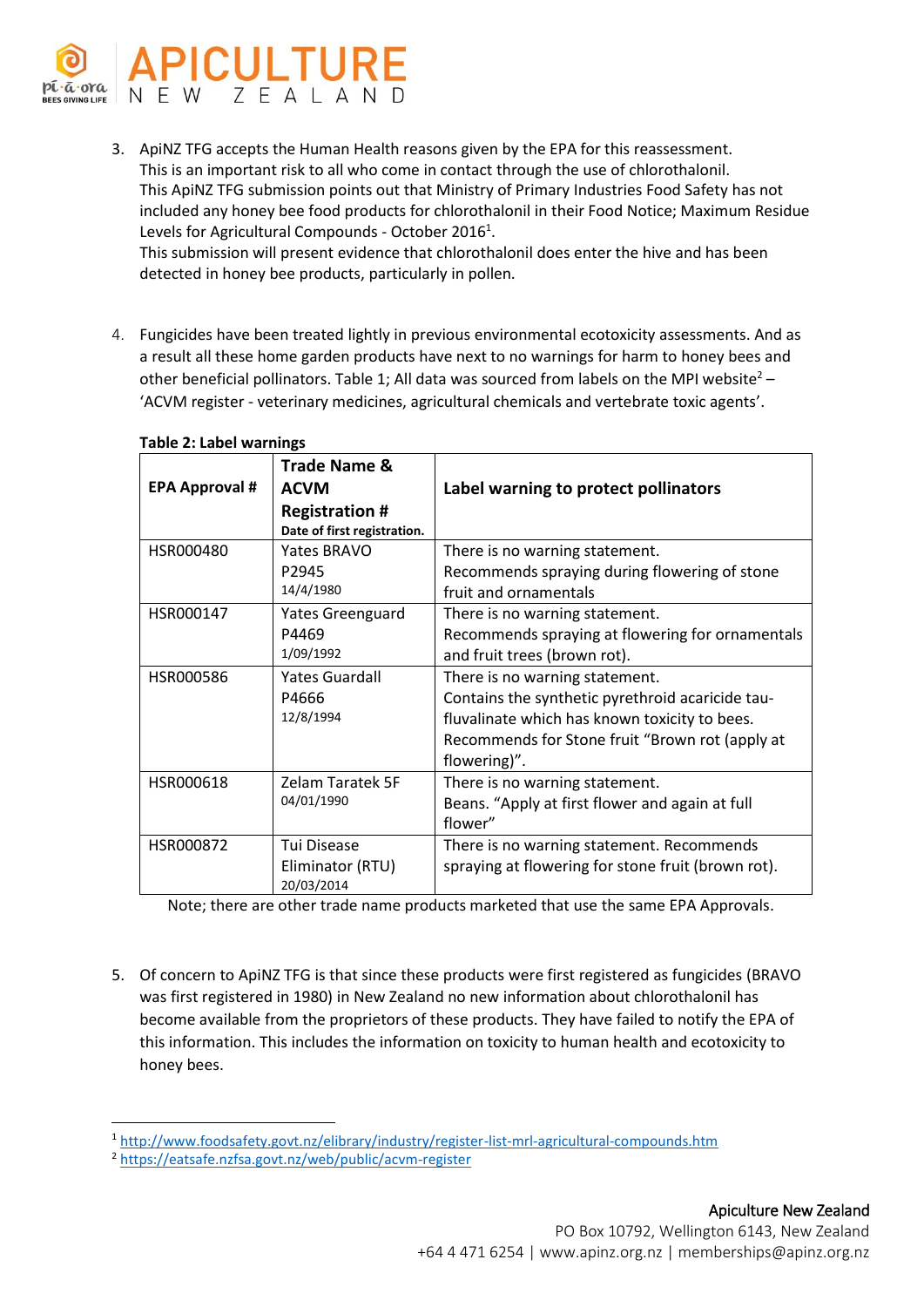

1

It appears that there has been no notification or updates supplied to the EPA by these product proprietors and no enforcement by the EPA to ensure that they are correctly notified and updated with this information. Hence the EPA has initiated this process of reassessment.

6. Chlorothalonil was discovered to be the most common fungicide detected in bee hives as the result of two surveys of beehives in the United States and Canada. In 2010 Mullins et al<sup>3</sup> identified high levels of miticides and pesticides in samples from migratory and other beekeepers across 23 states and one Canadian province. Their data showed that in 887 wax, pollen, bee and associated hive samples there were high levels of 'in hive acaricides' (used to control the pest *varroa destructor*) and the fungicide chlorothalonil (not used in hives). The researchers noted that the high levels of chlorothalonil in pollen and wax occurred in 47% of the samples analysed.

The researchers did not set out to identify the effects of these high levels but speculated on lethal and sub lethal effects on hive health.

7. Subsequent work in 2013 by Pettis et al<sup>4</sup> who sampled pollen was collected from bees returning to their hives from at least 7 different crops. The pollen was analysed for the pesticides it contained and then bee health was assessed. All the pollen analysed was from commercial crops that were pollinated by honey bees – almonds, apples, blueberries, cranberry, cucumber, pumpkin and water melon. 100% of the pollen samples analysed had residues of insecticides and fungicides and 23.4% had herbicide residues. Analysis of healthy bees from the hives was conducted by infecting them with for the bee *Nosema spp* pathogens (*Nosema apis* and *Nosema ceranae* both present in NZ) and these bees were fed pollen samples collected above as well as a control pollen sample.

Results showed that a pollen with high pesticide loading of the fungicide chlorothalonil increased the infection rate of *Nosema*.

"*Nosema* infection was more than twice as likely (relative risk > 2) in bees that consumed these fungicides than in bee that did not."

Their conclusion is that regulators need to consider the effects of fungicides on bee health when bees are exposed to pollen that has been sprayed. This data is sufficient one would think for the proprietors of the products, listed in Table 1, to remove their label recommendations to spray during flowering and post a warning to home gardeners that their fungicide could be a hazard to foraging bees. See item 5 of this submission above.

8. Zhu et al 2014<sup>5</sup> determined in an analysis of 4 pesticides and one inert (solvent) that honey bee larvae were more sensitive to chlorothalonil compared to adults. This was compared with three widely used insecticides, showing that the fungicide effects on bee larvae are significant.

<sup>&</sup>lt;sup>3</sup> Mullin CA, Frazier M, Frazier JL, Ashcraft S, Simonds R, vanEngelsdorp D, et al. (2010) High Levels of Miticides and Agrochemicals in North American Apiaries: Implications for Honey Bee Health. PLoS ONE 5(3): e9754. doi:10.1371/journal.pone.0009754

<sup>4</sup> Pettis JS, Lichtenberg EM, Andree M, Stitzinger J, Rose R, vanEngelsdorp D (2013) Crop Pollination Exposes Honey Bees to Pesticides Which Alters Their Susceptibility to the Gut Pathogen *Nosema ceranae*. PLoS ONE 8(7): e70182. doi:10.1371/journal.pone.0070182

<sup>&</sup>lt;sup>5</sup> Zhu W, Schmehl DR, Mullin CA, Frazier JL (2014) Four Common Pesticides, Their Mixtures and a Formulation Solvent in the Hive Environment Have High Oral Toxicity to Honey Bee Larvae. PLoS ONE 9(1): e77547. doi:10.1371/journal.pone.0077547